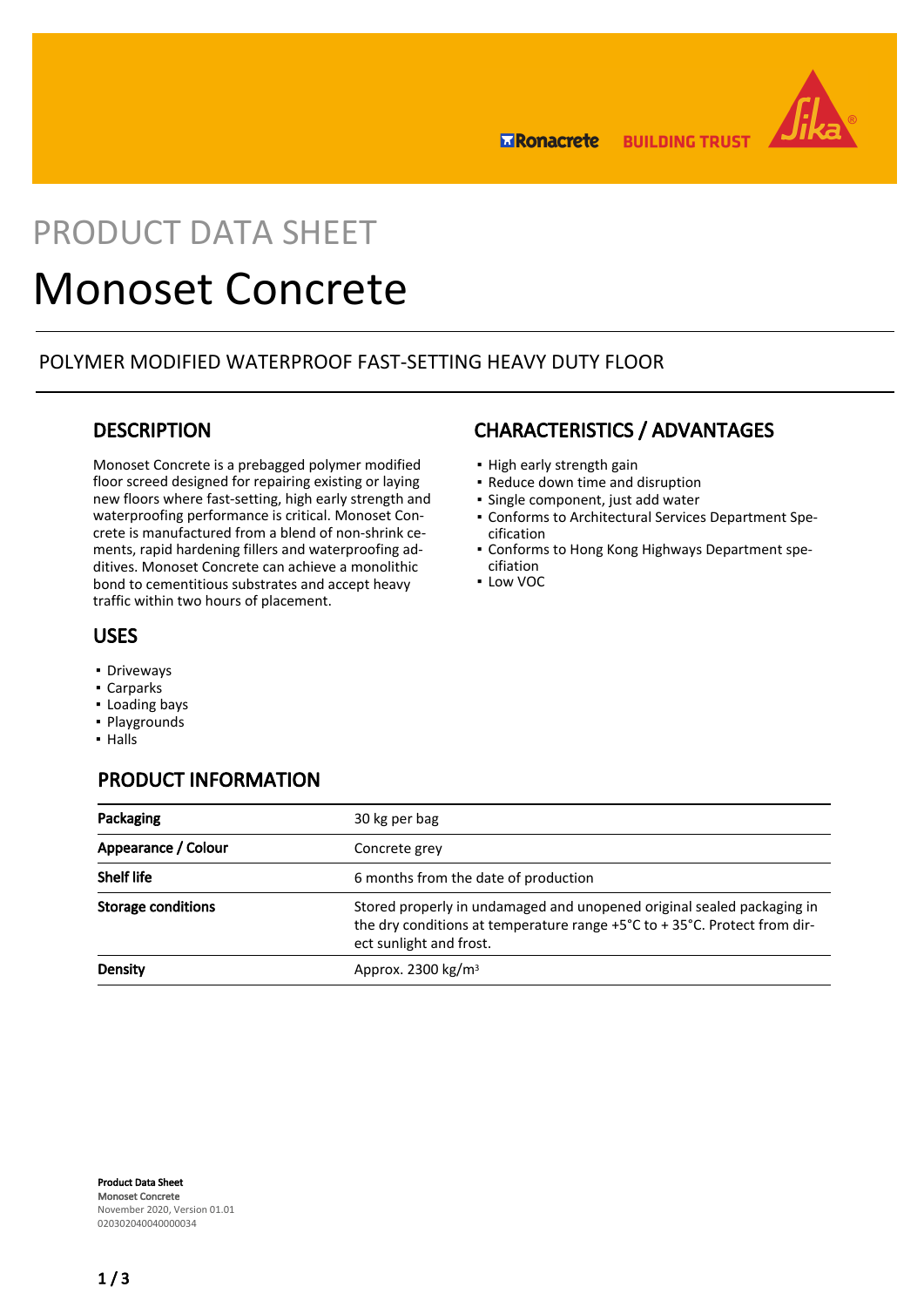# TECHNICAL INFORMATION

| <b>Compressive strength</b> | Age at Test | <b>Monoset Concrete</b><br>(with aggregate) Typical<br>Performance | <b>Test Method</b>                              |
|-----------------------------|-------------|--------------------------------------------------------------------|-------------------------------------------------|
|                             | 2 hours     | > 20 MPa                                                           | HKHA/MTS Specifica-<br>tion Part D Clause 2.1.1 |
|                             | 28 days     | > 40 MPa                                                           | HKHA/MTS Specifica-<br>tion Part D Clause 2.1.1 |
| Shear adhesion strength     | Age at Test | <b>Monoset Concrete</b><br>(with aggregate) Typical<br>Performance | <b>Test Method</b>                              |
|                             | 28 days     | >22MPa                                                             | BS 6319 : Part 4 : 1984                         |
| Shrinkage                   | Age at Test | <b>Monoset Concrete</b><br>(with aggregate) Typical<br>Performance | <b>Test Method</b>                              |
|                             | $1-28$ days | No cracks between 1 &<br>28 days                                   | HKHA/MTS Specifica-<br>tion Part D Clause 2.1.6 |

## APPLICATION INFORMATION

| Consumption             | Approx. 60 packs/ $m3$<br>Approx. 40 packs/m <sup>3</sup> (With 20 kg 5-10mm aggregate added per pack) |  |
|-------------------------|--------------------------------------------------------------------------------------------------------|--|
| Ambient air temperature | $>5^{\circ}$ C                                                                                         |  |
| <b>Application time</b> | Approx. 30 min (at 20°C)                                                                               |  |
|                         |                                                                                                        |  |

# BASIS OF PRODUCT DATA

All technical data stated in this Product Data Sheet are based on laboratory tests. Actual measured data may vary due to circumstances beyond our control.

# ECOLOGY, HEALTH AND SAFETY

For information and advice on the safe handling, storage and disposal of chemical products, users shall refer to the most recent Material Safety Data Sheet (MSDS) containing physical, ecological, toxicological and other safety-related data.

# FURTHER INFORMATION

Do not install at less than 25 mm thickness for vehicle traffic.

# APPLICATION INSTRUCTIONS

### SUBSTRATE QUALITY / PRE-TREATMENT

Mechanically prepare the substrate to provide a structurally sound surface. Remove grease, oil, dirt and deleterious material. Damp surface with clean fresh water. Apply Monoset ® Primer (Prepacked) to the dampened substrates.

### MIXING

Dry mix the powder and aggregate with mechanical mixer until homogenous. Add approx. 4.2 litres of water into the mixer and mix all components together until a workable and homogenous mixture is achieved.

### APPLICATION

Once mixed, pour the mixture into place and compact properly by appropriate means. Build up the application hickness to the required level, then close the surfaces with trowel or wood float.

### CURING TREATMENT

Allow the area to cure properly and consult with Sika's Technical Department for curing method in severe

**BUILDING TRUST** 





**Transporter**